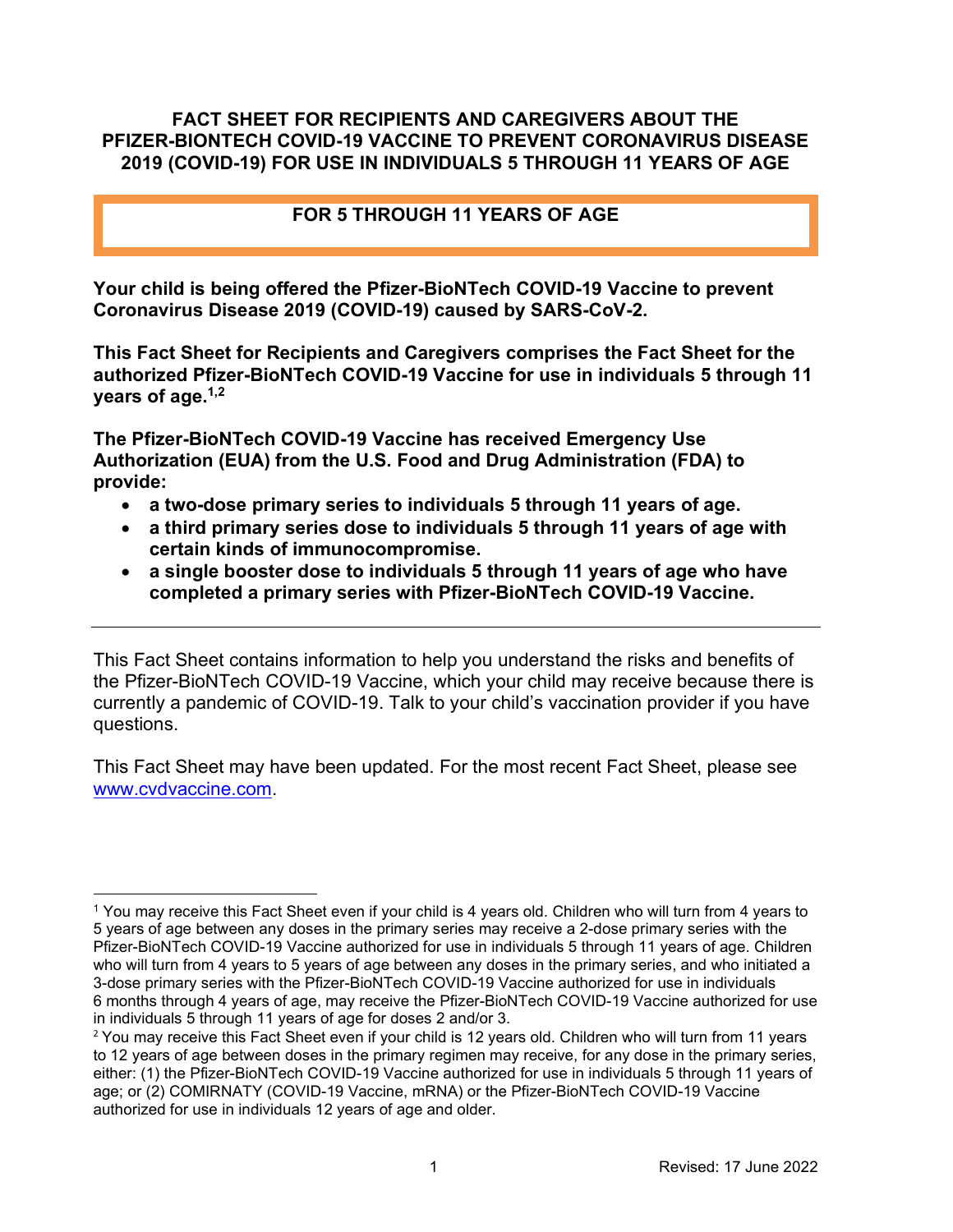## WHAT YOU NEED TO KNOW BEFORE YOUR CHILD GETS THIS VACCINE

## WHAT IS COVID-19?

 COVID-19 disease is caused by a coronavirus called SARS-CoV-2. You can get COVID-19 through contact with another person who has the virus. It is predominantly a respiratory illness that can affect other organs. People with COVID-19 have had a wide range of symptoms reported, ranging from mild symptoms to severe illness leading to death. Symptoms may appear 2 to 14 days after exposure to the virus. Symptoms may include: fever or chills; cough; shortness of breath; fatigue; muscle or body aches; headache; new loss of taste or smell; sore throat; congestion or runny nose; nausea or vomiting; diarrhea.

For more information on EUA, see the "What is an Emergency Use Authorization (EUA)?" section at the end of this Fact Sheet.

## WHAT SHOULD YOU MENTION TO YOUR CHILD'S VACCINATION PROVIDER BEFORE YOUR CHILD GETS THE VACCINE?

#### Tell the vaccination provider about all of your child's medical conditions, including if your child:

- has any allergies
- has had myocarditis (inflammation of the heart muscle) or pericarditis (inflammation of the lining outside the heart)
- has a fever
- has a bleeding disorder or is on a blood thinner
- is immunocompromised or is on a medicine that affects your child's immune system
- is pregnant
- is breastfeeding
- has received another COVID-19 vaccine
- has ever fainted in association with an injection

#### HOW IS THE VACCINE GIVEN?

 The Pfizer-BioNTech COVID-19 Vaccine will be given to your child as an injection into the muscle.

#### **Primary Series**

 The vaccine is administered as a two-dose series, 3 weeks apart. A third primary series dose may be administered at least 28 days after the second dose to individuals with certain kinds of immunocompromise.

#### **Booster Dose**

 A single booster dose of the vaccine may be administered at least 5 months after completion of a primary series of the Pfizer-BioNTech COVID-19 Vaccine to individuals 5 through 11 years of age.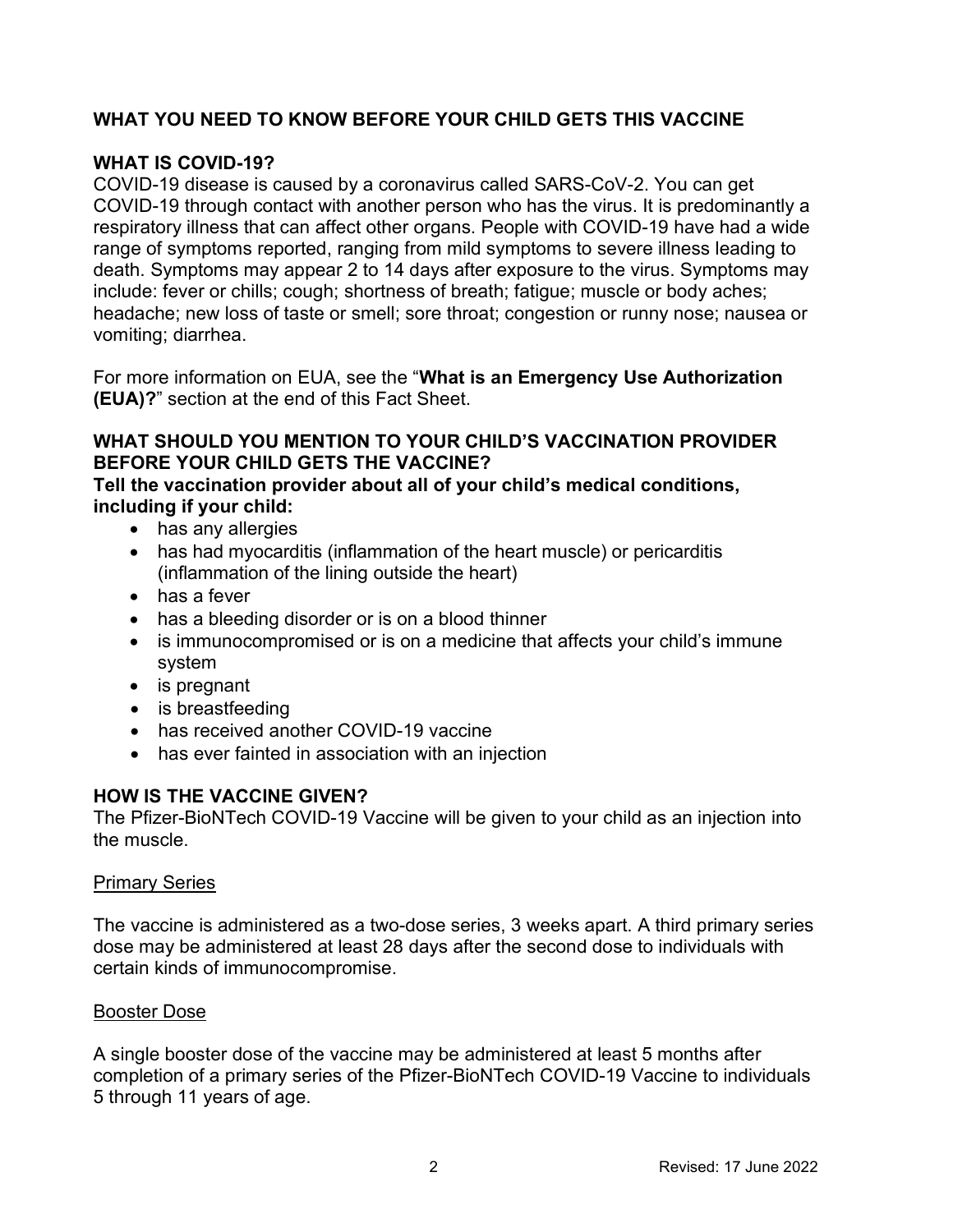The vaccine may not protect everyone.

# WHO SHOULD <u>NOT</u> GET THE VACCINE?

Your child should not get the vaccine if your child:

- had a severe allergic reaction after a previous dose of this vaccine
- had a severe allergic reaction to any ingredient of this vaccine.

## WHAT ARE THE INGREDIENTS IN THE VACCINE?

 The vaccine includes the following ingredients: mRNA, lipids (((4- hydroxybutyl)azanediyl)bis(hexane-6,1-diyl)bis(2-hexyldecanoate), 2 [(polyethylene and cholesterol), tromethamine, tromethamine hydrochloride, sucrose, and sodium glycol)-2000]-N,N-ditetradecylacetamide, 1,2-Distearoyl-sn-glycero-3-phosphocholine, chloride.

## HAS THE VACCINE BEEN USED BEFORE?

 Millions of individuals 12 years of age and older have received the Pfizer-BioNTech COVID-19 Vaccine under EUA since December 11, 2020. In a clinical trial, approximately 3,100 individuals 5 through 11 years of age have received at least 1 dose of Pfizer-BioNTech COVID-19 Vaccine. In other clinical trials, approximately 23,000 individuals 12 years of age and older have received at least 1 dose of the vaccine. The vaccine that is authorized for use in children 5 through 11 years of age includes the same mRNA and lipids but different inactive ingredients compared to the vaccine that has been studied in clinical trials. The use of the different inactive ingredients helps stabilize the vaccine under refrigerated temperatures.

## WHAT ARE THE BENEFITS OF THE VACCINE?

The vaccine has been shown to prevent COVID-19.

The duration of protection against COVID-19 is currently unknown.

## WHAT ARE THE RISKS OF THE VACCINE?

 There is a remote chance that the vaccine could cause a severe allergic reaction. A severe allergic reaction would usually occur within a few minutes to one hour after getting a dose of the vaccine. For this reason, your child's vaccination provider may ask your child to stay at the place where your child received the vaccine for monitoring after vaccination. Signs of a severe allergic reaction can include:

- Difficulty breathing
- Swelling of the face and throat
- A fast heartbeat
- A bad rash all over the body
- Dizziness and weakness

 Myocarditis (inflammation of the heart muscle) and pericarditis (inflammation of the lining outside the heart) have occurred in some people who have received the vaccine. In most of these people, symptoms began within a few days following receipt of the second dose of vaccine. The chance of having this occur is very low. You should seek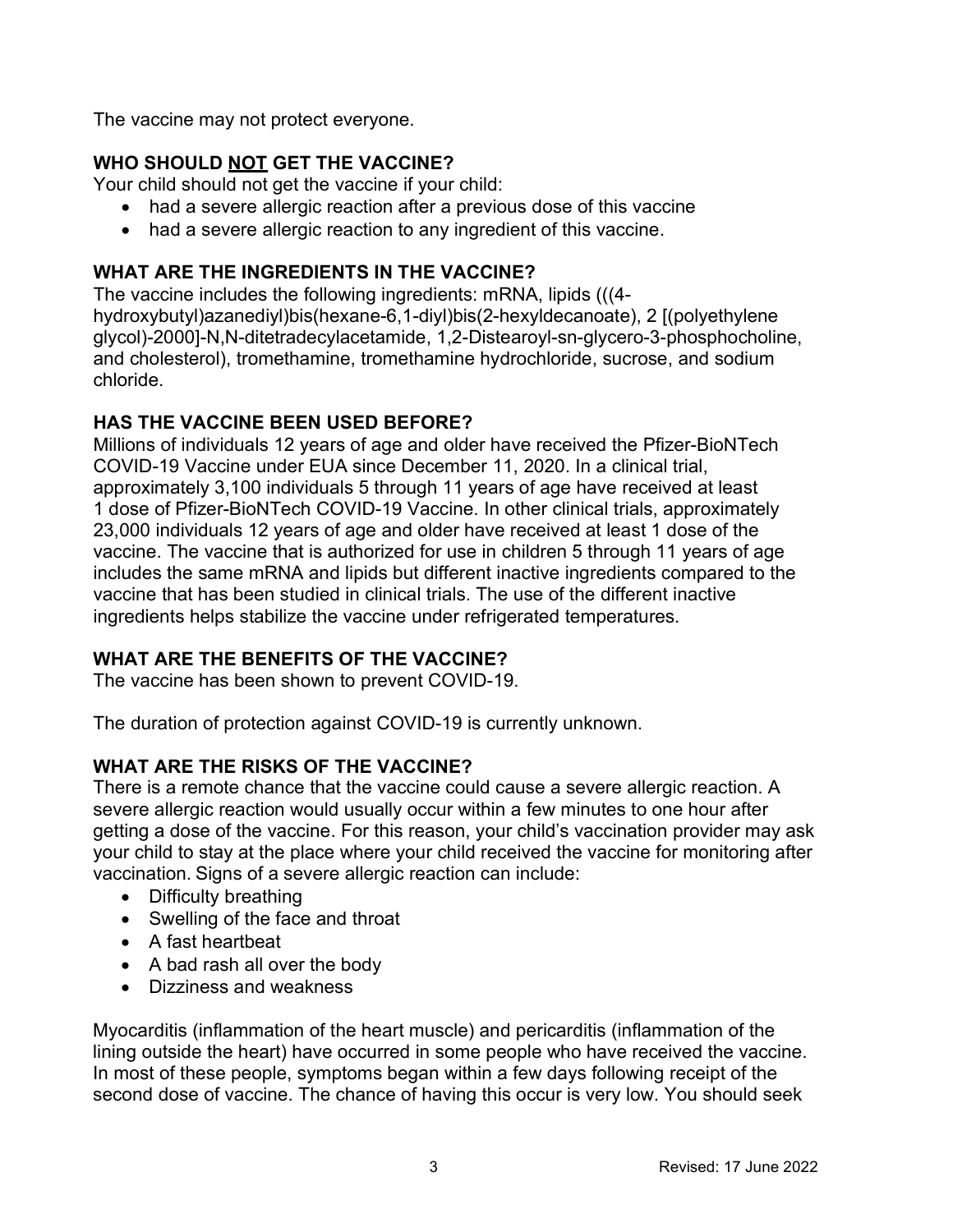medical attention right away if your child has any of the following symptoms after receiving the vaccine:

- Chest pain
- Shortness of breath
- Feelings of having a fast-beating, fluttering, or pounding heart

Side effects that have been reported with the vaccine include:

- Severe allergic reactions
- Non-severe allergic reactions such as rash, itching, hives, or swelling of the face
- Myocarditis (inflammation of the heart muscle)
- Pericarditis (inflammation of the lining outside the heart)
- Injection site pain
- Tiredness
- Headache
- Muscle pain
- Chills
- Joint pain
- Fever
- $\bullet$ Injection site swelling
- Injection site redness
- Nausea
- Feeling unwell
- Swollen lymph nodes (lymphadenopathy)
- Decreased appetite
- Diarrhea
- Vomiting
- Arm pain
- Fainting in association with injection of the vaccine

 These may not be all the possible side effects of the vaccine. Serious and unexpected side effects may occur. The possible side effects of the vaccine are still being studied in clinical trials.

# WHAT SHOULD I DO ABOUT SIDE EFFECTS?

 If your child experiences a severe allergic reaction, call 9-1-1, or go to the nearest hospital.

 Call the vaccination provider or your child's healthcare provider if your child has any side effects that bother your child or do not go away.

 Report vaccine side effects to FDA/CDC Vaccine Adverse Event Reporting System (VAERS). The VAERS toll-free number is 1-800-822-7967 or report online to https://vaers.hhs.gov/reportevent.html. Please include "Pfizer-BioNTech COVID-19 Vaccine EUA" in the first line of box #18 of the report form.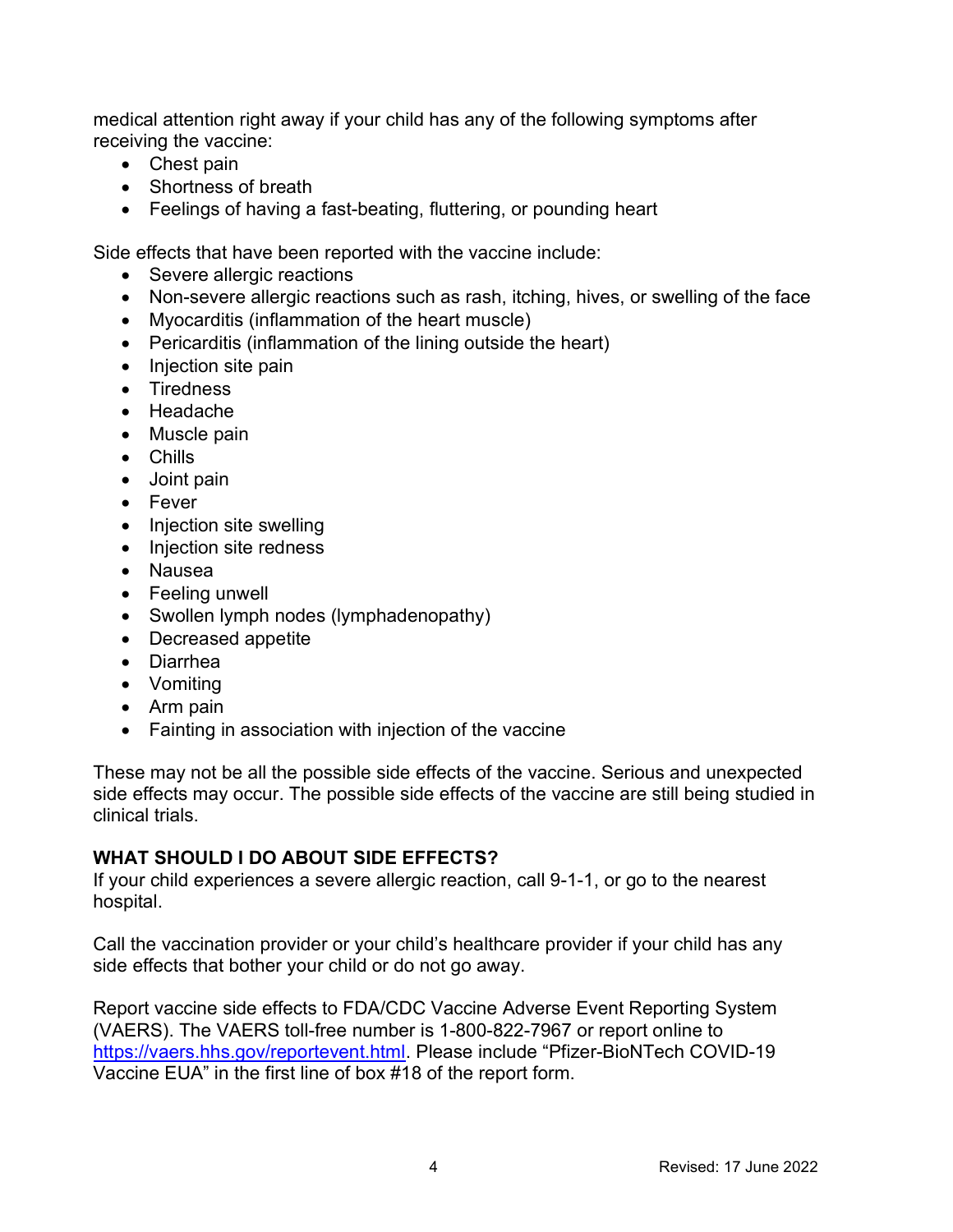In addition, you can report side effects to Pfizer Inc. at the contact information provided below.

| Website                       | Fax number     | Telephone number |
|-------------------------------|----------------|------------------|
| www.pfizersafetyreporting.com | 1-866-635-8337 | 1-800-438-1985   |

 You may also be given an option to enroll in v-safe. V-safe is a voluntary smartphone- based tool that uses text messaging and web surveys to check in with people who have been vaccinated to identify potential side effects after COVID-19 vaccination. V-safe asks questions that help CDC monitor the safety of COVID-19 vaccines. V-safe also provides second-dose reminders if needed and live telephone follow-up by CDC if participants report a significant health impact following COVID-19 vaccination. For more information on how to sign up, visit: www.cdc.gov/vsafe.

#### WHAT IF I DECIDE NOT TO HAVE MY CHILD GET THE PFIZER-BIONTECH COVID-19 VACCINE?

 Under the EUA, there is an option to accept or refuse receiving the vaccine. Should you decide for your child not to receive it, it will not change your child's standard medical care.

## ARE OTHER CHOICES AVAILABLE FOR PREVENTING COVID-19 BESIDES PFIZER-BIONTECH COVID-19 VACCINE?

 For children 5 through 11 years of age, there are no other COVID-19 vaccines available under Emergency Use Authorization and there are no approved COVID-19 vaccines.

## CAN MY CHILD RECEIVE THE PFIZER-BIONTECH COVID-19 VACCINE AT THE SAME TIME AS OTHER VACCINES?

 Data have not yet been submitted to FDA on administration of the Pfizer-BioNTech COVID-19 Vaccine at the same time with other vaccines. If you are considering to have your child receive the Pfizer-BioNTech COVID-19 Vaccine with other vaccines, discuss the options with your child's healthcare provider.

## WHAT IF MY CHILD IS IMMUNOCOMPROMISED?

 If your child is immunocompromised, you may be given the option to have your child receive a third primary series dose of the vaccine. The third dose may still not provide full immunity to COVID-19 in people who are immunocompromised, and you should continue to have your child maintain physical precautions to help prevent COVID-19. In addition, your child's close contacts should be vaccinated as appropriate. In addition, your child may receive a single booster dose after completion of the primary series.

## WHAT ABOUT PREGNANCY OR BREASTFEEDING?

 If your child is pregnant or breastfeeding, discuss the options with your healthcare provider.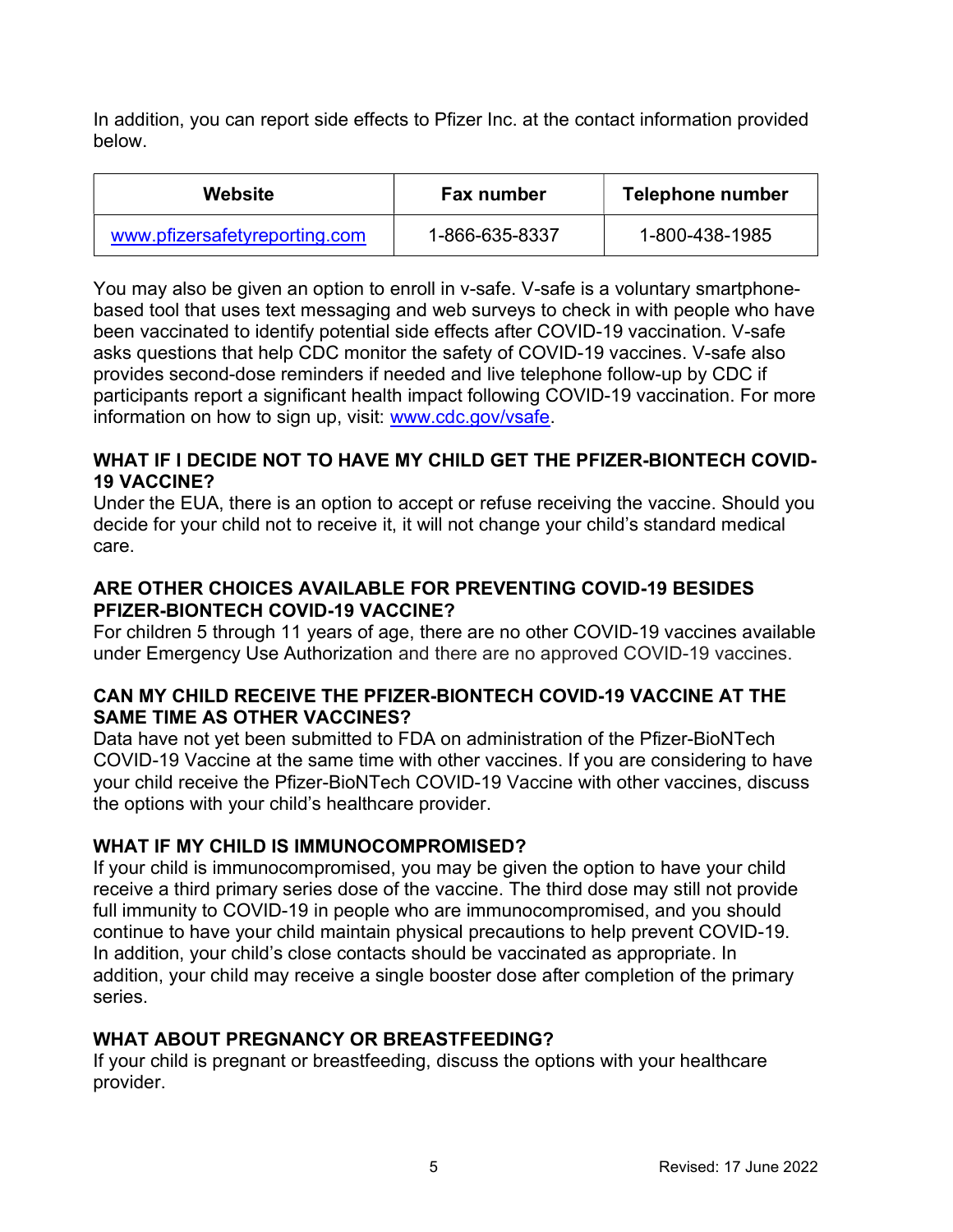## WILL THE VACCINE GIVE MY CHILD COVID-19?

No. The vaccine does not contain SARS-CoV-2 and cannot give your child COVID-19.

#### KEEP YOUR CHILD'S VACCINATION CARD

 When your child gets the first dose, you will get a vaccination card to show when to return for your child's next dose(s) of the vaccine. Remember to bring the card when your child returns.

#### ADDITIONAL INFORMATION

If you have questions, visit the website or call the telephone number provided below.

To access the most recent Fact Sheets, please scan the QR code provided below.

| <b>Global website</b> | <b>Telephone number</b>              |  |
|-----------------------|--------------------------------------|--|
| www.cvdvaccine.com    |                                      |  |
|                       | 1-877-829-2619<br>$(1-877-VAX-CO19)$ |  |

#### HOW CAN I LEARN MORE?

- Ask the vaccination provider.
- Visit CDC at https://www.cdc.gov/coronavirus/2019-ncov/index.html.
- Visit FDA at https://www.fda.gov/emergency-preparedness-and-response/mcmlegal-regulatory-and-policy-framework/emergency-use-authorization.
- Contact your local or state public health department.

#### WHERE WILL MY CHILD'S VACCINATION INFORMATION BE RECORDED?

 The vaccination provider may include your child's vaccination information in your state/local jurisdiction's Immunization Information System (IIS) or other designated system. This will ensure that your child receives the same vaccine when your child returns for the second dose. For more information about IISs visit: https://www.cdc.gov/vaccines/programs/iis/about.html.

## CAN I BE CHARGED AN ADMINISTRATION FEE FOR RECEIPT OF THE COVID-19 VACCINE?

 No. At this time, the provider cannot charge you for a vaccine dose and you cannot be charged an out-of-pocket vaccine administration fee or any other fee if only receiving a COVID-19 vaccination. However, vaccination providers may seek appropriate reimbursement from a program or plan that covers COVID-19 vaccine administration fees for the vaccine recipient (private insurance, Medicare, Medicaid, Health Resources & Services Administration [HRSA] COVID-19 Uninsured Program for non-insured recipients).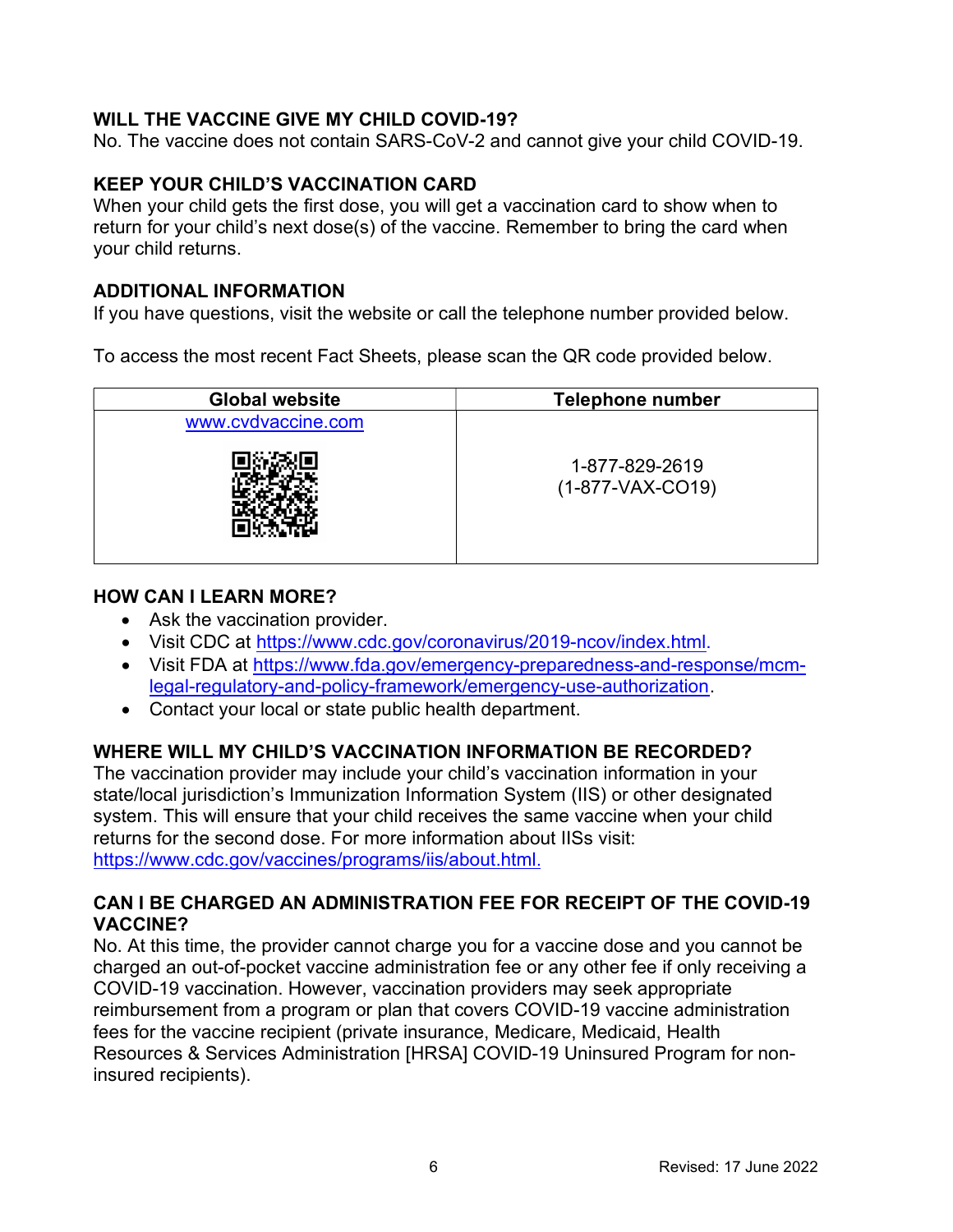## WHERE CAN I REPORT CASES OF SUSPECTED FRAUD?

 Individuals becoming aware of any potential violations of the CDC COVID-19 Vaccination Program requirements are encouraged to report them to the Office of the Inspector General, U.S. Department of Health and Human Services, at 1-800-HHS-TIPS or https://TIPS.HHS.GOV.

## WHAT IS THE COUNTERMEASURES INJURY COMPENSATION PROGRAM?

 The Countermeasures Injury Compensation Program (CICP) is a federal program that may help pay for costs of medical care and other specific expenses of certain people who have been seriously injured by certain medicines or vaccines, including this vaccine. Generally, a claim must be submitted to the CICP within one (1) year from the date of receiving the vaccine. To learn more about this program, visit www.hrsa.gov/cicp/ or call 1-855-266-2427.

## WHAT IS AN EMERGENCY USE AUTHORIZATION (EUA)?

 An EUA is a mechanism to facilitate the availability and use of medical products, including vaccines, during public health emergencies, such as the current COVID-19 pandemic. An EUA is supported by a Secretary of Health and Human Services (HHS) declaration that circumstances exist to justify the emergency use of drugs and biological products during the COVID-19 pandemic. A product authorized for emergency use has not undergone the same type of review by FDA as an FDA-approved product.

 FDA may issue an EUA when certain criteria are met, which includes that there are no adequate, approved, and available alternatives. In addition, the FDA decision is based on the totality of the scientific evidence available showing that the product may be effective to prevent COVID-19 during the COVID-19 pandemic and that the known and potential benefits of the product outweigh the known and potential risks of the product. All of these criteria must be met to allow the product to be used during the COVID-19 pandemic.

 An EUA is in effect for the duration of the COVID-19 EUA declaration justifying emergency use of this product, unless terminated or revoked (after which the product may no longer be used).